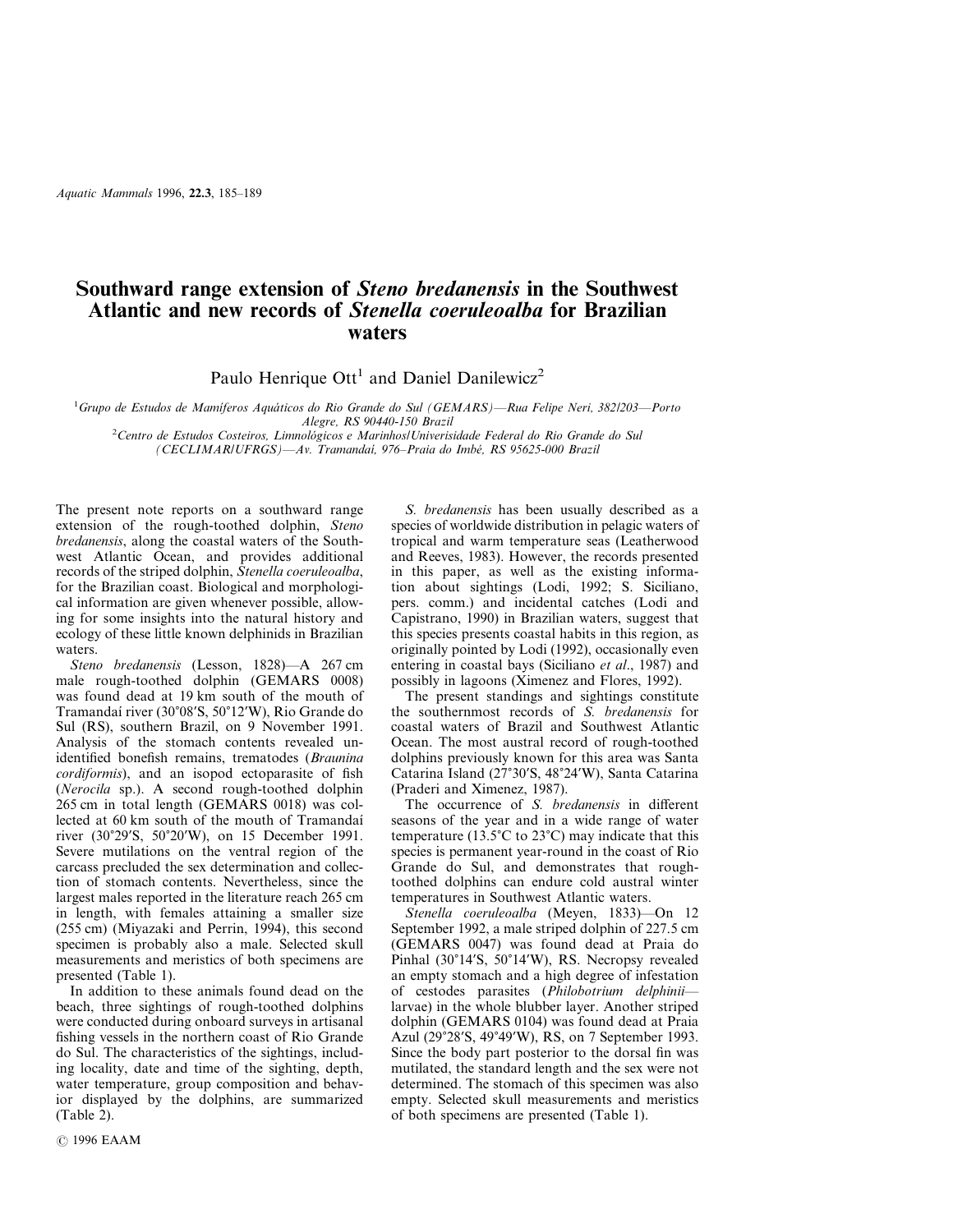## 186 *P. H. Ott and D. Danilewicz*

**Table 1.** Selected skull measurements and meristics of *Steno bredanensis* and *Stenella coeruleoalba* from this study, collected in the coast of Rio Grande do Sul, southern Brazil (following Perrin 1975)

|                                                |                       | Steno bredanensis     |                       | Stenella coeruleoalba    |
|------------------------------------------------|-----------------------|-----------------------|-----------------------|--------------------------|
|                                                | <b>GEMARS</b><br>0008 | <b>GEMARS</b><br>0018 | <b>GEMARS</b><br>0047 | <b>GEMARS</b><br>0104    |
| Measurements                                   | mm                    | mm                    | mm                    | mm                       |
| 1. Condylobasal length (CBL)                   | 563.0                 | 546.9                 | 425.3                 | 451.1                    |
| 2. Length of rostrum                           | 332.6                 | 326.9                 | 245.6                 | 259.3                    |
| 3. Width of rostrum at base                    | 122.0                 | 118.1                 | 108.1                 | 117.9                    |
| 4. Width of rostrum 60 mm anterior to base     | 106.3                 | 100.1                 | 71.1                  | 79.0                     |
| 5. Width of rostrum at midlength               | 68.3                  | 64.0                  | 58.7                  | 65.6                     |
| 6. Width of rostrum at 3/4 length              | 44.4                  | 40.6                  | 45.2                  | 50.0                     |
| 7. Width of premaxillaries at midlength        | 44.6                  | 40.2                  | 27.6                  | 29.9                     |
| 8. Tip of rostrum to external nares            | 386.6                 | 374.6                 | 287.0                 | 310.3                    |
| 9. Tip of rostrum to internal nares            | 401.1                 | 389.5                 | 304.7                 | 319.9                    |
| 10. Greatest preorbital width                  | 192.1                 | 191.8                 | 183.7                 | 194.8                    |
| 11. Greatest postorbital width                 | 243.7                 | 237.1                 | 224.9                 | 227.7                    |
| 12. Greatest zygomatic width                   | 251.1                 | 240.6                 | 221.9                 | 224.4                    |
| 13. Greatest width of external nares           | 58.5                  | 58.2                  | 46.0                  | 49.7                     |
| 14. Greatest width of internal nares           | 68.2                  | 65.3                  | 61.0                  | 73.9                     |
| 15. Greatest premaxillary width                | 86.7                  | 86.8                  | 81.3                  | 88.7                     |
| 16. Greatest parietal width                    | 190.0                 | 184.3                 | 166.3                 | 167.8                    |
| 17. Greatest length of left posttemporal fossa | 124.4                 | 118.3                 | 78.8                  | 73.5                     |
| 18. Greatest width of left posttemporal fossa  | 109.4                 | 97.3                  | 59.0                  | 46.7                     |
| 19. Length of mandibular symphysis             | 124.6                 | 130.3                 | 31.8                  | $\overline{\phantom{0}}$ |
| 20. Greatest length of left ramus              | 471.5                 | 465.4                 | 370.4                 | 389.0                    |
| 21. Length of lower left tooth row             | 276.8                 | 281.1                 | 216.3                 | 222.0                    |
| 22. Length of upper left tooth row             | 273.6                 | 277.4                 | 215.8                 | 223.3                    |
| 23. Number of teeth (upper left)               | 24                    | 23                    |                       |                          |
| 24. Number of teeth (upper right)              | 24                    | 24                    |                       |                          |
| 25. Number of teeth (lower left)               | 24                    | 24                    | 44                    |                          |
| 26. Number of teeth (lower right)              | 25                    | 24                    | 44                    |                          |
| 27. Greatest height of left ramus              | 101.0                 | 100.2                 | 69.6                  | 74.3                     |
| 28. Length of left mandibular fossa            | 143.0                 |                       | 121.3                 | 131.1                    |

|        | Table 2. Characteristics of the sightings of Steno bredanensis carried out along the coast of Rio Grande do Sul, southern |  |  |  |  |  |  |
|--------|---------------------------------------------------------------------------------------------------------------------------|--|--|--|--|--|--|
| Brazil |                                                                                                                           |  |  |  |  |  |  |

| Locality                                                                   | Date           | Depth           | Water surface<br>temperature    | Time of the<br>sighting | Number of<br>animals |
|----------------------------------------------------------------------------|----------------|-----------------|---------------------------------|-------------------------|----------------------|
| 12 miles off Torres $(29°22'S, 46°30'W)$                                   | 1 March 1992   | 30 <sub>m</sub> | $\overbrace{\qquad \qquad }^{}$ | 17:00                   | $10*$                |
| 1 mile off Tramandaí (30°01'S, 50°06'W)                                    | 20 May 1994    | 20 <sub>m</sub> | $23^{\circ}$ C                  | 11:45                   | 5*                   |
| 1.5 miles off Tramandaí $(30^{\circ}01^{\prime}S, 50^{\circ}05^{\prime}W)$ | 27 August 1994 | 21 <sub>m</sub> | $13.5^{\circ}$ C                | 13:20                   | 3*                   |

\*In all sightings carried out, the dolphins observed were always adult specimens displaying bow-riding behavior.

The striped dolphin inhabits tropical and warmtemperature waters around the world, generally occurring in offshore areas (Wilson *et al*., 1987; Perrin *et al*., 1993). Knowledge on the distribution and biology of *S. coeruleoalba* in the Western South Atlantic is almost nonexistent. Until the time of collection of the specimens presented here, the striped dolphin in this region was known only from six confirmed records of stranded specimens, one sighting of a school, and the holotypes described by Meyen (1833) and Malm (1871). For a summary of records of striped dolphins stranded in the Southwest Atlantic see Table 3. It is important to note that the stranded delphinid reported to be a *S. coeruleoalba* by Secchi *et al*. (1991) for the coast of Rio Grande do Sul has been recently reidentified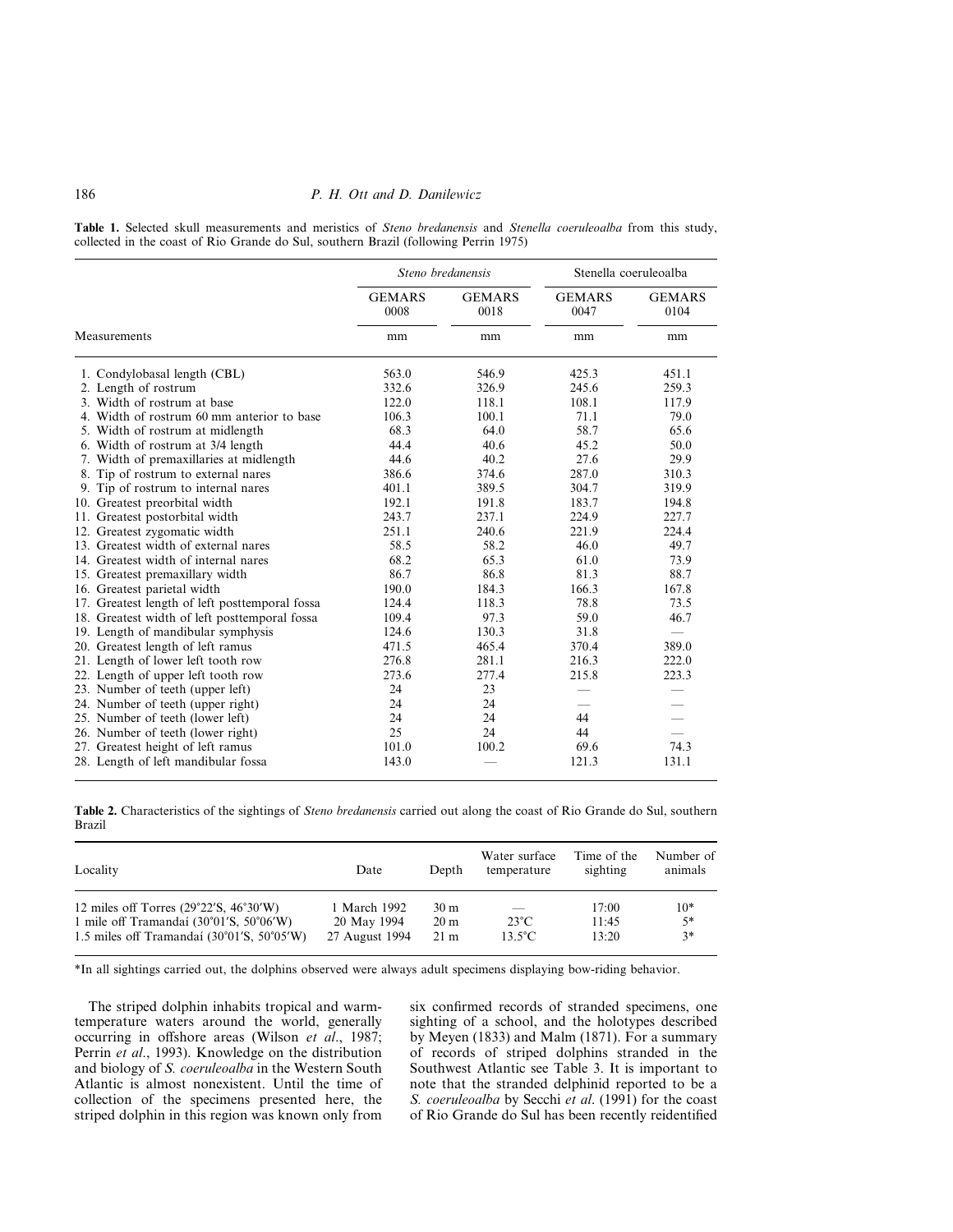| Locality                                                                                                                                                                                                                       | Date                             |                |   | SL (cm) Sex Collection Number | Reference                                                                  |
|--------------------------------------------------------------------------------------------------------------------------------------------------------------------------------------------------------------------------------|----------------------------------|----------------|---|-------------------------------|----------------------------------------------------------------------------|
| 20 km north of the access channel into Patos Lagoon<br>Brazil                                                                                                                                                                  | 22 November 1977                 | 235.0          |   | MORG 064                      | Pinedo & Castello (1980)                                                   |
| Praia do Pinhal-Rio Grande do Sul (30°14'S, 50°14'W)<br>Praia do Cabedelo—Paraíba—(6°58'S, 34°49'W)<br>Rio Grande do Sul (32°00'S, 51°40'W)                                                                                    | 12 September 1992<br>7 July 1990 | 214.0<br>227.0 | ⋝ | GEMARS 00437<br>UFPB 2002     | Paludo & Lucena (1994)<br>This study                                       |
| Praia Azul-Rio Grande do Sul-(29°28'S, 49°49'W)                                                                                                                                                                                | 7 September 1993                 |                |   | GEMARS 0104                   | This study                                                                 |
| $(34°51'$ S, $54°37'$ W)<br>Punta Jose Ignacio-Maldonando<br>Uruguay                                                                                                                                                           |                                  |                |   | Lost                          | Ximenez et al. $(1972)$ ; Brownell &                                       |
| $(34^{\circ}49^{\prime}S, 55^{\circ}55^{\prime}W)$<br>Balneario Solymar-Canelones-                                                                                                                                             | 23 August 1959                   | 242.0          | ⋝ | <b>MNHNM1305</b>              | Zimenez et al. (1972); Brownell $\&$<br>Pranderi (1976)<br>Pranderi (1976) |
| Miramar—Província de Buenos Aires (38°17'S, 57°50'W)<br>Balneario San Bernardo-Província de Buenos Aires<br>(36°42'S, 46°40'W)<br>Argentina                                                                                    |                                  |                |   | MACNBA 2625<br>RP 642*        | Brownell & Praderi (1976)<br>Ximenez & Praderi (1992)                      |
| laws in the first strategy of ACNTD - MACNTD According to the contraction of the contraction of the contract of the contract of the contract of the contract of the contract of the contract of the contract of the contract o |                                  |                |   |                               |                                                                            |

Table 3. Summarized confirmed records of Stenella coeruleoalba stranded in the Southwest Atlantic coast (SL=standard length; M=male) **Table 3.** Summarized confirmed records of *Stenella coeruleoalba* stranded in the Southwest Atlantic coast (SL=standard length; M=male)

\*RP=Ricardo Pranderi field number, MACNB=Museo Argentino de Ciencias Naturales "Bernardino Rivandá", Buenos Aires, Argentina, MNHNM=Museo Nacional<br>de Historia Natural de Montevideo, Montevideo, Uruguay, MORG=Museu Oceanogr \*RP=Ricardo Pranderi field number, MACNB=Museo Argentino de Ciencias Naturales ''Bernardino Rivandá'', Buenos Aires, Argentina, MNHNM=Museo Nacional de Historia Natural de Montevideo, Montevideo, Uruguay, MORG=Museu Oceanográfico ''Prof. Eliézer de Carvalho Rios'', Rio Grande, Brazil, GEMARS=Grupo de Estudos de Mamı´feros Aquáticos do Rio Grande do Sul, Porto Alegre, Brazil, UFPB=Universidade Federal da Paraı´ba, João Pessoa, Brazil.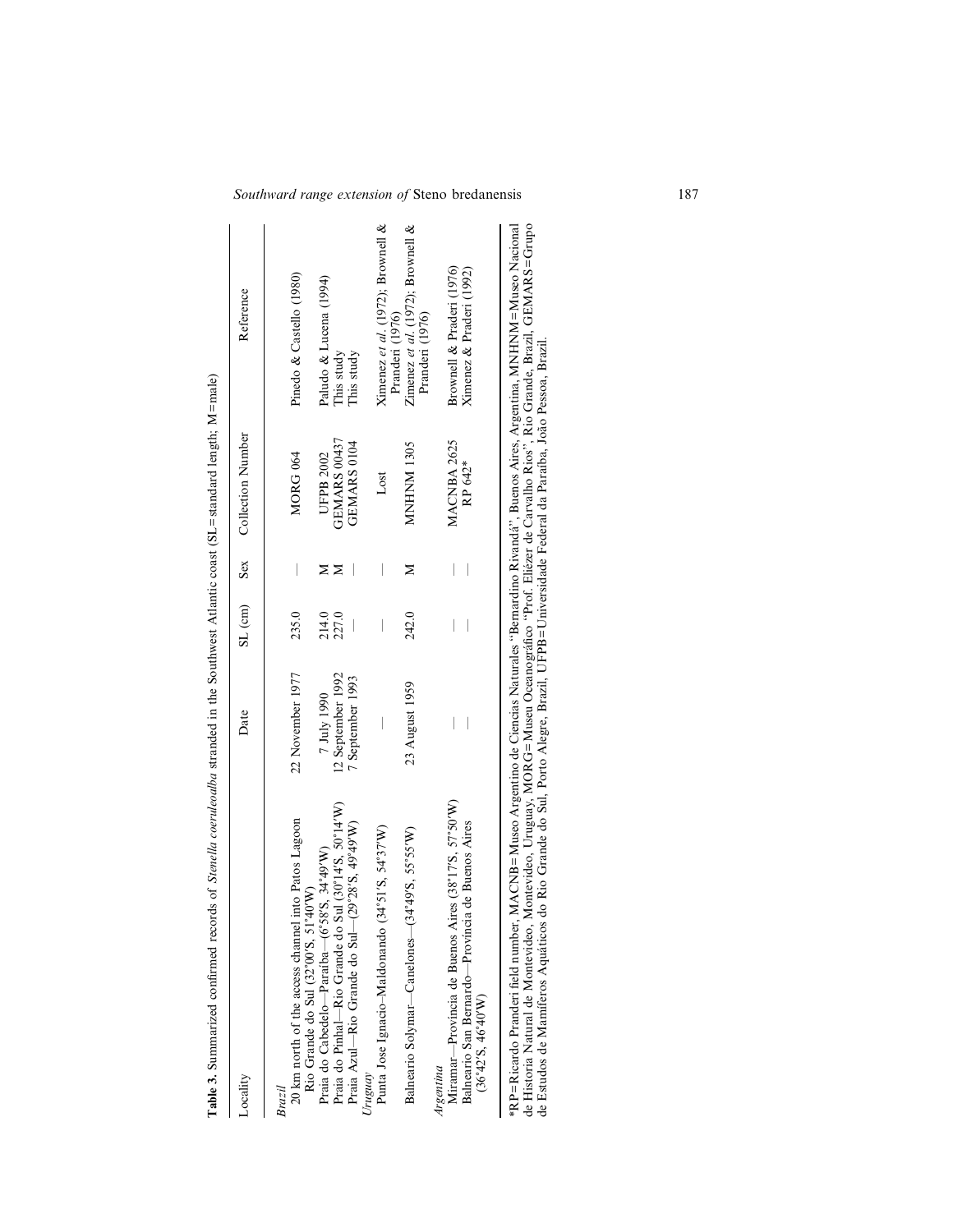as *Delphinus delphis* (E. R. Secchi, pers. comm.). Information concerning the locality of the sighting of a school of *S. coeruleoalba* reported by Pinedo and Castello (1980) must be viewed with caution, since there is some confusion in the text about the position of the sighting.

The published information on *S. coeruleoalba* suggests that in the Western South Atlantic Ocean this species is likely distributed continuously along the waters of northern Argentina, Uruguay and southern Brazil. Nevertheless, the record of a stranded animal in the coast of Paraíba, northeastern Brazil (Paludo and Lucena, 1994), indicates that this species might have a much wider distribution along the Atlantic coast of South America. An increase in observation efforts is required for a better understanding on the distribution patterns and movements of *S. coeruleoalba* in the Southwest Atlantic waters.

## **Acknowledgements**

We would like to thank Loredana Susin, Luis Henrique Sacchi-Santos, Rodrigo Mondin-Machado and very specially Ignacio Benites Moreno for their assistance in the collection of data and necropsy of the specimens. We also thank Norma Luiza Würdig and Irajá Damiani Pinto for the constant support and encouragment. Pablo Bordino and Nélio Barros identified the parasites. Alineide Lucena provided the collection number and coordinated of the striped dolphin from northeastern Brazil. Fisherman from Torres and Tramandaı´/Imbé communities made possible the onboard surveys. Mônica Borobia, Nélio Barros, Salvatore Siciliano, Paulo César Simões-Lopez, Liliane Lodi and Ricardo Praderi read the manuscript and made useful suggestions for the improvement of the text. The authors have been partially supported by Cetacean Society International (CSI) and United Nations Environmental Program (UNEP).

## **References**

- Brownell, R. L., Jr. & Praderi, R. (1976) Records of the delphinid genus *Stenella* in the Western South Atlantic waters. *Scientific Report of Whales Research Institute* **28,** 129–135.
- Leatherwood, S. & Reeves, R. R. (1983) Rough-toothed dolphin. In: *The Sierra Club Handbook of Whales and Dolphins*. pp. 180–183. Sierra Club Books: San Francisco, CA.
- Lodi, L. (1992) Epimeletic behavior of free-ranging roughtoothed dolphins, *Steno bredanensis*, from Brazil. *Marine Mammal Science* **8,** 284–287.
- Lodi, L. & Capistrano, L. (1990) Capturas acidentais de pequenos cetáceos no litoral norte do Estando do Rio de Janeiro. *Biotemas* **3,** 47–65.
- Malm, A. W. (1871) Hvaldjur i Sveriges Museer ar 1869. *Kongl Svenska Vetenskaps Akandemiens Handlingar* **9**(2), 1–104.
- Meyen, F. J. F. (1833) Beittrage zur Zoologie, gesammelt auf einer Reise um die Erde. *Verhandlungen der Kaiserlichen Leopoldinsch-carolinischen Akandemie der Naturforscher* **16**(2), 551–610.
- Miyazaki, N. & Perrin, W. F. (1994) Rough-toothed dolphin *Steno bredanensis* (Lesson 1828). In: S. H. Ridgway and R. Harrison (eds) *Handbook of Marine Mammals.* Volume 5, pp. 1–21. Academic Press: London.
- Paludo, D. & Lucena, A. C. P. (1994) Notas sobre a ocorrência de mamı´feros aquáticos no litoral paraibano. In: *''Abstracts of'' Vigésimo Congresso Brasileiro de Zoologia*. p. 116. Rio de Janeiro, Brasil, 24–29 July 1994.
- Perrin, W. F. (1975) Variation of spotted and spinner porpoise (genus *Stenella*) in the eastern tropical Pacific and Hawaii. Bulletin of the Scripps Institution of Oceanography of the University of California No. 21. 206 pp.
- Perrin, W. F., Wilson, C. E. & Archer II, F. I. (1993) Striped dolphin *Stenella coeruleoalba* (Meyen, 1883). In: S. H. Ridgway and R. Harrison (eds) *Handbook of Marine Mammals*. Volume 5, pp. 129–159. Academic Press: London.
- Pinedo, M. C. & Castello, H. P. (1980) Primeiros registros dos golfinhos *Stenella coeruleoabla S*. cfr. *plaigiodon* e *Steno bredanensis* para o sul do Brasil, com notas osteológicas. *Boletim do Instituto Oceanográfico de São Paulo* **29,** 313–317.
- Praderi, R. & Ximenez, A. (1987) Presencia del delfin de dientes rugosos, *Steno bredanensis*, en el litoral catarinense, Brasil. In: *''Proceedings of'' Segunda Reunião de Trabalho de Especialistas em Mamı´feros Aquáticos da América do Sul*. Rio de Janeiro, Brazil, 4–8 August 1986. pp. 79–80.
- Secchi, E. R., Vaske, T. Jr. & Santos, E. P. (1991) Sightings and standings of cetaceans from 1987 to 1991 in the southern Brazil. In: *Abstracts of the Ninth Biennial Conference on the Biology of Marine Mammals*. Chicago, Illinois, 5–9 December. pp. 62.
- Siciliano, S., Andrade, L. & Capistrano, L. (1987) Observações sobre a presença de *Tursiops truncatus* e *Steno bredanensis* na Baia de Guanabara, Rio de Janeiro—Brasil. In: *''Proceedings of'' Segunda Reunião de Trabalho de Especialistas em mamı´feros Aquáticos da América do Sul*. pp. 85. Rio de Janeiro, Brazil, 4–8 August 1986.
- Wilson, C. E., Perrin, W. P., Gilpatrick, J. W., Jr. & Leatherwood, S. (1987) Summary of worldwide locality records of the striped dolphin, *Stenella coeruleoalba*. U.S. Department of Commerce, NOAA Technical Memorandum NMFS-TM-NMF-SWFC-90, 65 p.
- Ximenez, A., Langguth, A. & Pranderi, R. (1972) Lista sistemática de los mamíferos del Uruguay. Anales del *Museo Nacional de História Natural de Montevideo.* **8**(5), 49 p.
- Ximenez, A. & Flores, P. A. (1992) Ocorrência do golfinho de dentes rugosos *Steno bredanensis* (Lesson, 1828) na Lagoa da Conceição, Ilha de Santa Catarina, Brasil. In: *''Abstracts of'' Quinta Reunión de Especialistas en maı´feros Acuáticos de América del Sur*. pp. 71.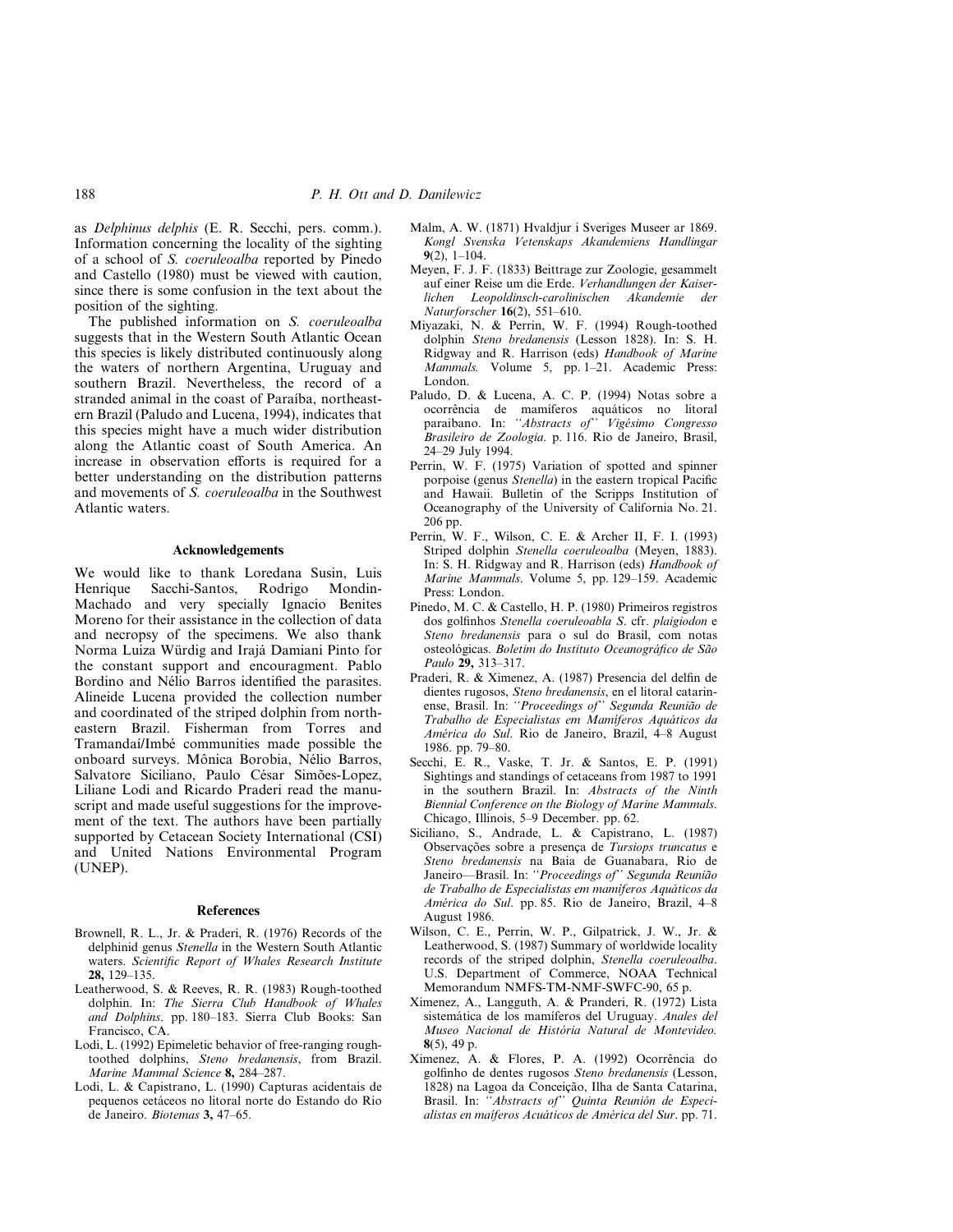Buenos Aires, Argentina, 28 September-02 October 1992.

Ximenez, A. & Pranderi, R (1992) Nuevos aportes sobre el conocimento de delfines del gênero *Stenella* para el Atlântico Sudocidental. In: *''Proceedings of'' Terceira Reunión de Trabajo de Especialistas en Mamı´feros Acuáticos de América del Sur*. pp. 72–79. Montevideo, Uruguay, 25–30 July 1988.